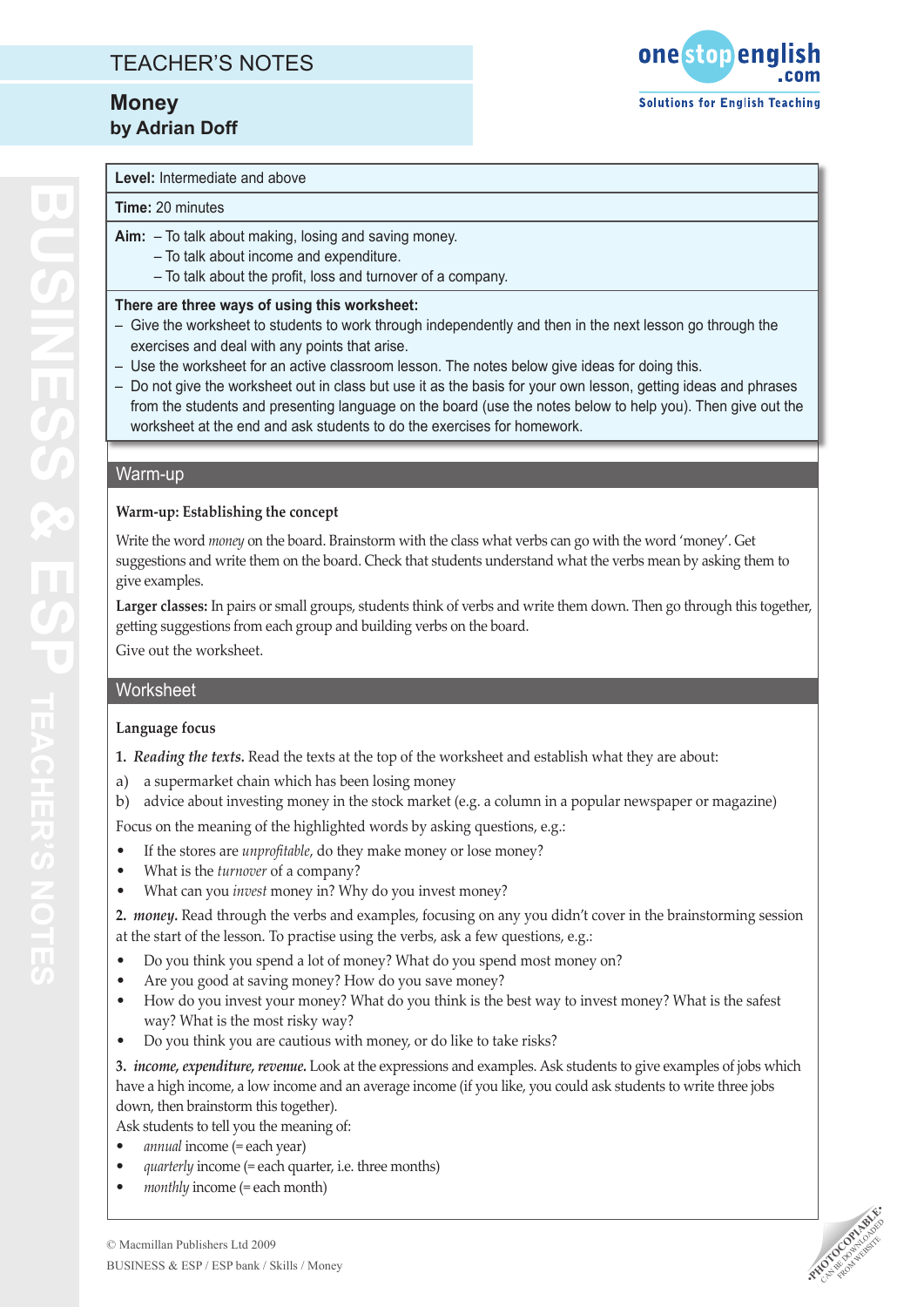# TEACHER'S NOTES

# **Money by Adrian Doff**



**4.** *profit, loss, turnover.* Read through the expressions. Check that students understand *profit* (= the money you make) and *loss* (= the money you lose). Possible ways to activate this language:

- ask students to give examples of companies they know that are making a profit, and ones that are making a loss (or mention companies you know, locally or from the news, and ask if they are making a profit or a loss); •
- ask students what they think are the most profitable businesses in their country or their locality, and why; •
- ask students if they know which company has the biggest annual turnover in their country or locality (you could try to find this out yourself before the lesson); •
- ask students if they know of a company that has gone bust recently, and why this happened. •

## **Practice**

## **1. Talk or write:**

Students write sentences. Then ask them to read out what they have written.

**Alternative:** Give students a few moments to think of ideas, and possibly make a few notes. Then ask them in turn to tell the others about a company they know.

#### **2. Exercises:**

Do the exercises together round the class; or let students do them alone or in pairs, then go through them together.

### **Answers:**

- 1. a) made a loss; went bust
	- b) profitable; made a profit
	- c) annual income
	- d) losing money; spending

## **Other language areas you could explore:**

### **1. Phrases connected with investment**

- *(open) a deposit account; savings account; •*
- *invest in (gold, property, diamonds, antiques, the stock market) •*
- *stocks, shares, have shares in (Vodafone), buy/sell shares •*

# **2. Phrases connected with banking and money transactions**

- *open/close a bank account, current account, pay money into an account, withdraw money from an account •*
- *transfer money, make a transfer •*
- *have an overdraft, be overdrawn •*
- *pay in cash, pay by cheque/debit card/credit card •*

# **3. Phrases connected with tax**

- *pay income tax, corporation tax, VAT (value added tax), capital gains tax •*
- *fill in/complete a tax return, get a tax rebate, get a tax demand •*
- *tax office, tax inspector, accountant •*